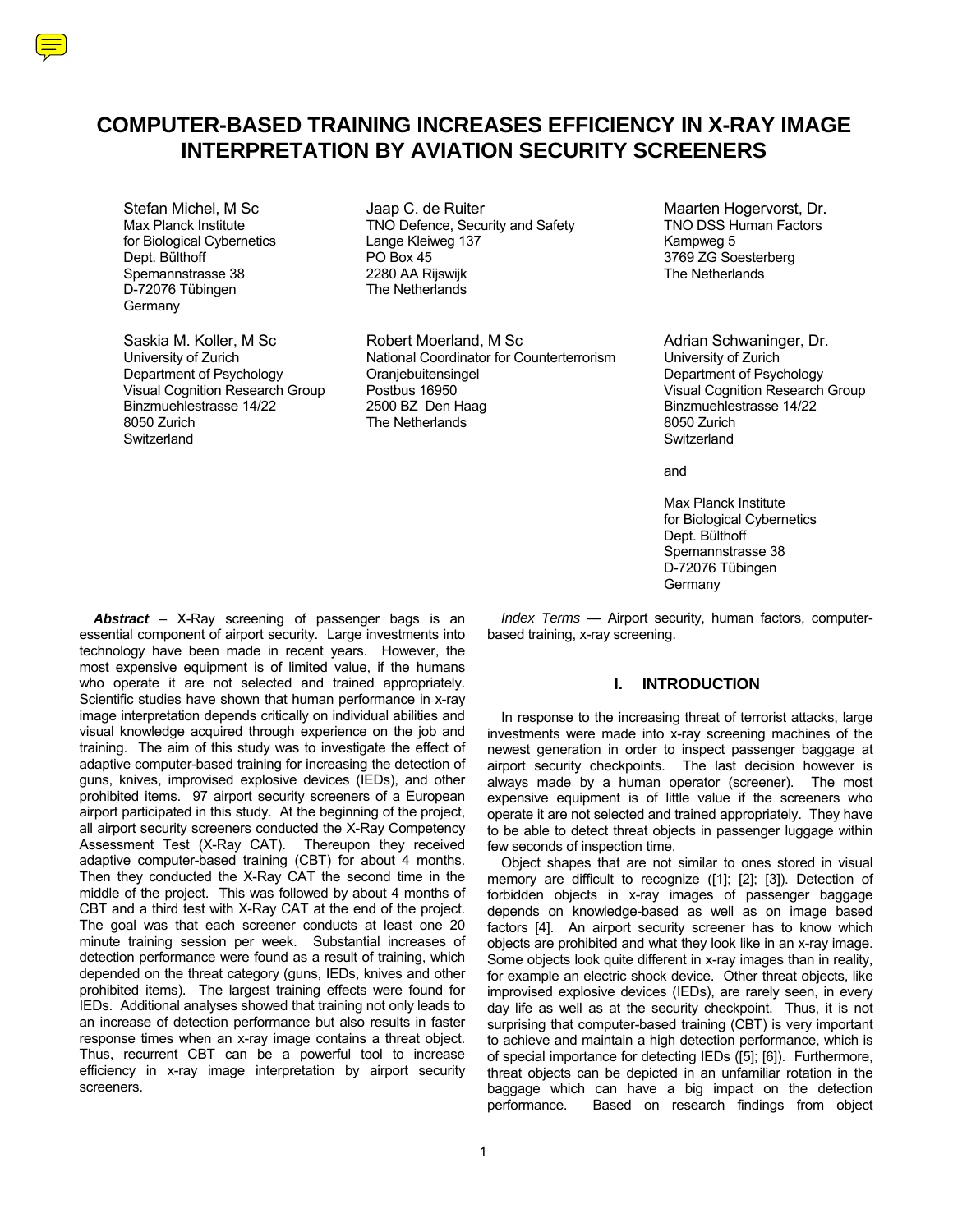recognition ([2]) a large and representative image library of prohibited items depicted from different viewpoints is necessary to provide a good basis for training x-ray image interpretation competency. In addition to knowledge based factors, also image based factors play an important role. These can rather be attributed to the visual abilities of a person, that is, to the abilities to cope with image difficulty resulting from rotation of a threat object, superposition by other objects in the bag, and bag complexity ([4]; [7]; [8]; [9]; [10]).

A comparison of the detection performance of novice screeners with the one of trained aviation security screeners in an earlier study revealed a rather poor recognition of unfamiliar object shapes (e.g. self-defence gas spray, electric shock device etc.) in x-ray images for novices, whereas for trained aviation security personnel a much higher recognition performance was shown ([4]). [6] showed that adaptive CBT can be very effective to increase the detection of improvised explosive devices (IEDs) in x-ray images of passenger bags. [11] reported a better performance after training for the detection of knives in x-ray images.

#### **II. METHOD AND PROCEDURE**

The aim of this research project was to investigate to what extent recurrent adaptive CBT using X-Ray Tutor increases xray image interpretation competency. 97 airport security screeners of a European airport participated in this study. At the beginning of the project all airport security screeners conducted the X-Ray Competency Assessment Test (X-Ray CAT, [12]). Thereupon they received training for about 4 months, then conducted the X-Ray CAT a second time in the middle of the project. This was followed by about 4 months of training and a third test with X-Ray CAT at the end of the project. The goal was that each screener conducts at least one 20 minute training session per week.

#### *A. X-Ray Competency Assessment Test (X-Ray CAT)*

The X-Ray CAT is a standardized, reliable and valid instrument to measure x-ray image interpretation competency as defined by the principles and requirements specified in [13]. It contains 256 x-ray images of passenger baggage (see Figure 1).



Fig. 1: Example of an x-ray image of a passenger bag. The image on the right contains the prohibited item depicted separately on the bottom right.

Half of the bags contain a threat item, the other 128 bags are harmless. The threat items belong to the four categories guns, knives, IEDs and other prohibited items as defined in ECAC DOC 30. Each category is represented by 16 threat objects (8 visually similar pairs) and each object is depicted in the baggage in an easy and a difficult view. Of the visually similar pairs, only one item is used in training with X-Ray Tutor, while the other item is not used during training. A recent study showed that the performance improvements as a result of training with X-Ray Tutor generalize to visually similar objects not shown during training ([14]). While the easy view corresponds to the most usual (canonical) view, in the difficult view the threat object is rotated 85° either around the horizontal or the vertical axis. At test, airport security screeners have to decide for each bag whether it is OK (bag without threat item) or NOT OK (bag containing a threat item). Each image is depicted for a maximum of 15 seconds. Depending on how many images an airport security screener can visually inspect during 20 minutes, the test lasts about 2-3 sessions of 20 minutes. For more detailed information about the X-Ray CAT see [12] and [14].

#### *B. X-Ray Tutor*

X-Ray Tutor is a scientifically based training program. It is based on findings about how the human brain processes visual information in order to recognise objects in different views, when superimposed by other objects, and depending on bag complexity ([3]). The training is individually adaptive, that is, it automatically adapts to the performance of individual airport security screeners. X-Ray Tutor automatically combines images of fictional threat items with x-ray images of passenger bags. This is performed by an individually adaptive algorithm, which takes into account the rotation of threat objects, the superposition by other objects in the bag, and bag complexity resulting from clutter and transparency of the objects in the baggage. X-Ray Tutor 2.0 contains a large image library of threat objects that are depicted in different standardized views. Most of the objects can be depicted from up to 72 different viewpoints, which allows training screeners to detect threat objects independent of rotation. This image library was built in close collaboration with experts of Zurich State Police, Airport Division, and it is being extended continuously.

During training with X-Ray Tutor, x-ray images of bags are depicted on the screen for 15 seconds (standard setting). Screeners have to decide whether the bag is OK (i.e. it contains no threat object) or whether it is NOT OK (i.e. it contains a threat object). After each response, a feedback is provided informing the screener whether his/her response was correct. If the bag contained a threat object the user can view detailed information and a real image of the threat object. For further information on X-Ray Tutor see [3].

## **III. RESULTS AND DISCUSSION**

In this study, the performance of screeners to detect threat objects in the X-Ray CAT as well as the time needed for detecting the threat objects (i.e. reaction time) has been analyzed. An effect of training could imply an increase in detection performance and/or a decrease in reaction time. Furthermore, the effect of object viewpoint has been analyzed, i.e. a possible difference in detection performance of threat objects depending on the rotation with which they are depicted in the image.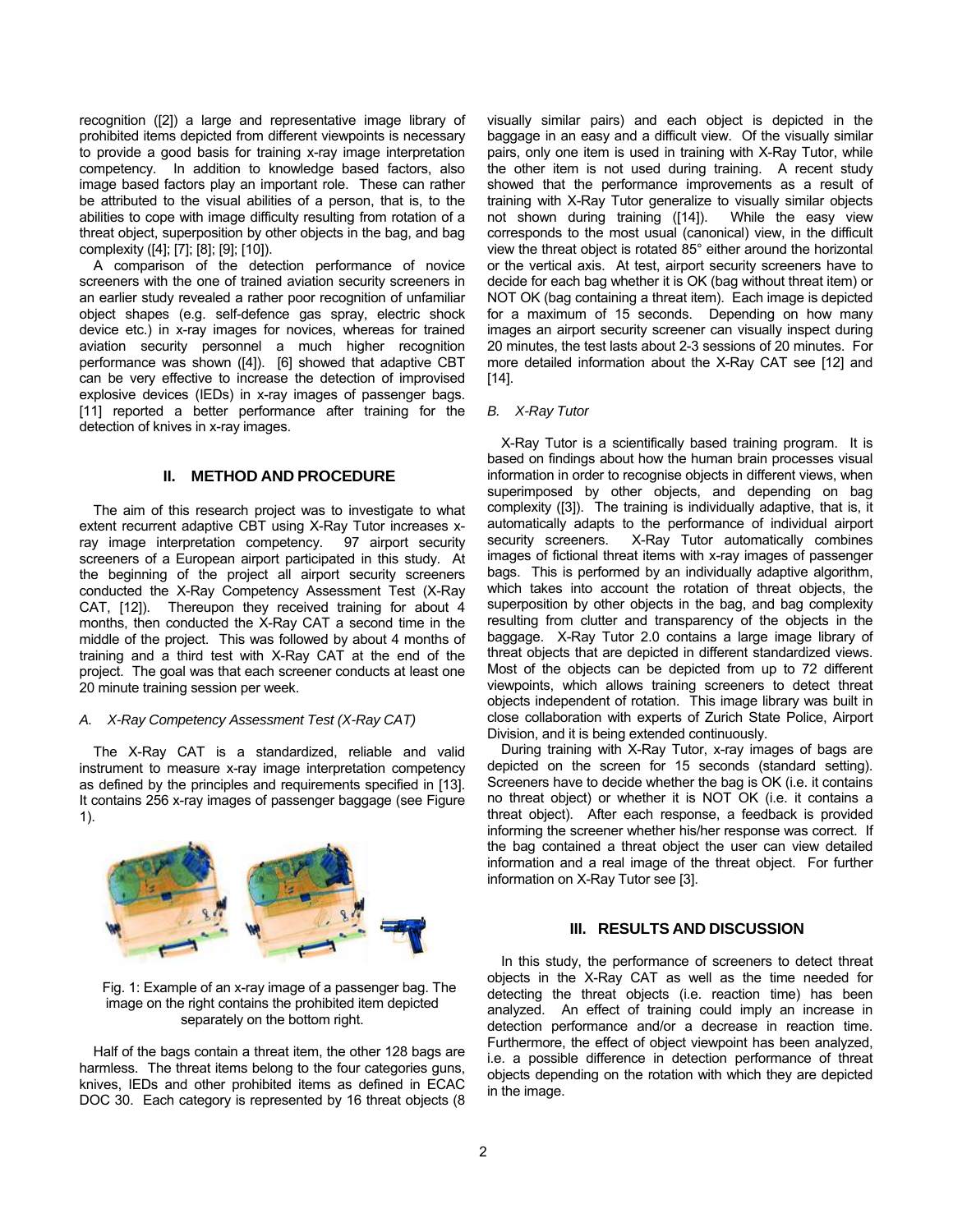#### *A. Detection Performance*

Detection performance in the X-Ray CAT was analysed using d', a widely used measure of sensitivity based on signal detection theory ([15]; [16]; [17]). The d' measure takes into account the hit rate as well as the false alarm rate. It can be calculated by the following formula:  $d' = z(H) - z(FA)$ , whereas H is the hit rate, FA the false alarm rate and z refers to the ztransform.

The hit rate indicates how often a person correctly judges a bag as being NOT OK proportionately to all bags containing a threat object. The false alarm rate indicates how often a person wrongly judges a bag as being NOT OK proportionately to all bags containing no threat object. In this study, actual performance values are not reported due to security reasons. However, effect sizes are reported for all relevant analyses and interpreted based on [18].

*1) Effect of Training:* Figure 2 shows the detection performance and the standard deviation<sup>1</sup> for the easy view of the threat objects in each category for all three test measurements. Guns were detected best in all three tests and objects of the categories IEDs and "Other" were detected worst. Substantial increases of detection performance were found, which depended on the threat category. The largest training effects were found for IEDs. Good performance was achieved for IEDs after the two training blocks of 4 months each. The aim was that all screeners conduct at least one 20 minute



□ 1st test ■ 2nd test ■ 3rd test

Fig. 2: Detection performance d' and standard deviations for easy views broken up by threat category and test date. *Note*: For security reasons d' scores are not indicated in the figure.

training session per week, which was achieved on average. Note that there are large differences between screeners as can be seen by the large standard deviations (thin lines in Figure 2). Some screeners achieved very good performance for all types of threat objects after the two training phases. This is mainly due to differences in the amount of training. While some screeners did only a few trainings over several months, other screeners did several training sessions per week and achieved

 $\overline{a}$ 

very high performance increases.

An analysis of variance (ANOVA) for repeated measures using d' scores for easy view with the within-participant factors test date (first, second, third) and category (guns, knives, IEDs, other) revealed large main effects of test date  $\eta^2$  = .36,  $F(2)$ , 192) = 53.82,  $p < .001$ , and category  $\eta^2 = .57$ ,  $F(3, 288) =$ 128.54, *p* < .001, and a large two-way interaction of test date and category  $\eta^2$  = .15,  $F(6, 576)$  = 16.80,  $p < .001$ . These results confirm that CBT with X-Ray Tutor result in large performance increases of x-ray screeners, especially regarding the detection of IEDs and other threat items.

*2) Effect of Object Viewpoint:* Figure 3 shows the results for detection performance d' and standard deviations when threat objects were depicted from a difficult viewpoint. Figure 4 depicts the comparison between the detection performance for objects in easy view and difficult view. It shows that detection of threat objects is much easier in frontal (or canonical view) than when depicted from a difficult viewpoint. Large training effects have been found for difficult views (cf. knives) as well as for objects that are rarely seen in every day life (IEDs and other threat items). The reason for this large performance increase is the fact that X-Ray Tutor contains a large threat image library in which objects are depicted in many different viewpoints [3]. X-Ray Tutor trains each screener individually to become able to detect all types of threat objects even if they are shown from a difficult viewpoint. This is the reason why such large training effects were found for objects shown in difficult view.





Fig. 3: Detection performance d' and standard deviations for difficult views broken up by threat category and test date. *Note*: For security reasons d' scores are not indicated in the figure.

An analysis of variance (ANOVA) for repeated measures using d' scores for difficult view with the within-participant factors test date (first, second, third) and category (guns, knives, IEDs, other) revealed a large main effect of test date  $\eta^2$  = .46,  $F(2)$ , 192) = 82.22,  $p < .001$ , a large main effect of category  $\eta^2 = 68$ , *F*(3, 288) = 200.32, *p* < .001, and a large two-way interaction of test date and category  $\eta^2$  = .15,  $F(6, 576)$  = 16.94,  $p < .001$ . These results provide further evidence for the effectiveness of recurrent CBT with X-Ray Tutor, which results in large performance increases for detecting threat items in x-ray images.

An additional analysis of variance (ANOVA) for repeated measures using d' scores for both views (easy and difficult) with the within-participant factors test date (first, second, third), view

 $1$  The standard deviation represents the range of dispersion around the mean of the data and indicates the range of individual differences between the tested airport security screeners.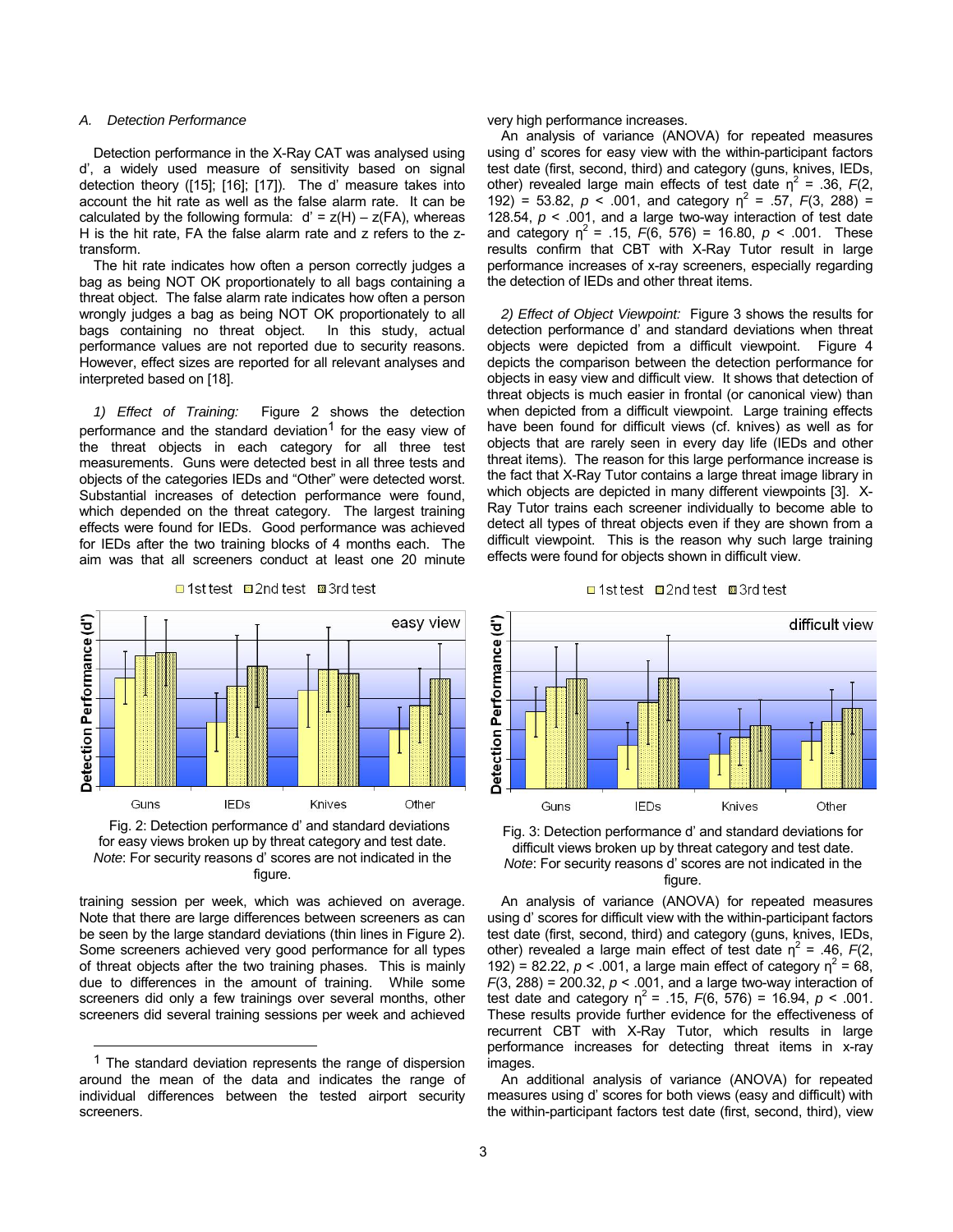

Fig. 4: Detection performance d' and standard deviations broken up by threat category, view (easy vs. difficult), and test date. *Note*: For security reasons d' scores are not indicated in the figure.

(easy vs. difficult), and category (guns, knives, IEDs, other) was conducted to examine the effect of viewpoint on the detection performance of screeners. There was a large main effect of test date  $\eta^2$  = .43,  $F(2, 192)$  = 73.23,  $p < .001$ , a large main effect of view (easy vs. difficult)  $\eta^2$  = .89,  $F(1, 96)$  = 804.15,  $p < .001$ , and a large main effect of category  $\eta^2$  = .66,  $F(3, 288)$  = 182.39,  $p$  < .001. The following interactions were significant as well with large effects for the two-way interactions between test date and category  $\eta^2$  = .19,  $F(6, 576)$  = 22.34,  $p < .001$ , and between viewpoint and category  $\eta^2 = .56, F(3, 288) = 120.00, p < .001$ . There was also a medium effect for the three-way interaction of test date, view and category,  $\eta^2$  = .08,  $F(6, 576)$  = 7.87,  $p$  < .001.

These results show that recurrent CBT with X-Ray Tutor is very effective to train screeners to detect threat objects even if they are depicted from an unusual viewpoint.

#### *B. Reaction Times*

For each response, reaction time (RT) was measured, i.e. the time between x-ray image onset and the time a response was provided by the screener (OK or NOT OK button). Figure 5 shows the RTs of all hits (correctly judged images as NOT OK) of all three test dates broken up by threat category. RTs decreased as a result of training, especially from the first to the second test. However, there were also large differences between individual airport security screeners (cf. large standard deviations), possibly due to differences in amount of training. Other RT data (misses, correct rejections and false alarms) are not discussed here but can be provided upon request.

An analysis of variance (ANOVA) for repeated measures using RTs with the within-participant factors test date (first, second, third) and category (guns, knives, IEDs, other) revealed a large main effect of test date  $\eta^2$  = .47,  $F(2, 192)$  = 85.01,  $p <$ .001, a large main effect of category  $\eta^2 = .44, F(3, 288) = 76.42$ , *p* < .001, and a large two-way interaction of test date and category  $\eta^2$  = .16,  $F(6, 576)$  = 18.79,  $p < .001$ .

□1st test □2nd test ■3rd test



category and test date.

## **IV. SUMMARY AND CONCLUSIONS**

This study has shown substantial increases of airport security screeners' x-ray image interpretation competency as a result of recurrent adaptive CBT using X-Ray Tutor. The largest increase was found for the detection of IEDs. After two training phases of 4 months each, detection was almost as good as detection of guns. There were also large effects of viewpoint. Objects shown from a difficult rotation are more difficult to recognize (especially knives) than when depicted from a nonrotated canonical view. However, the effect of viewpoint can be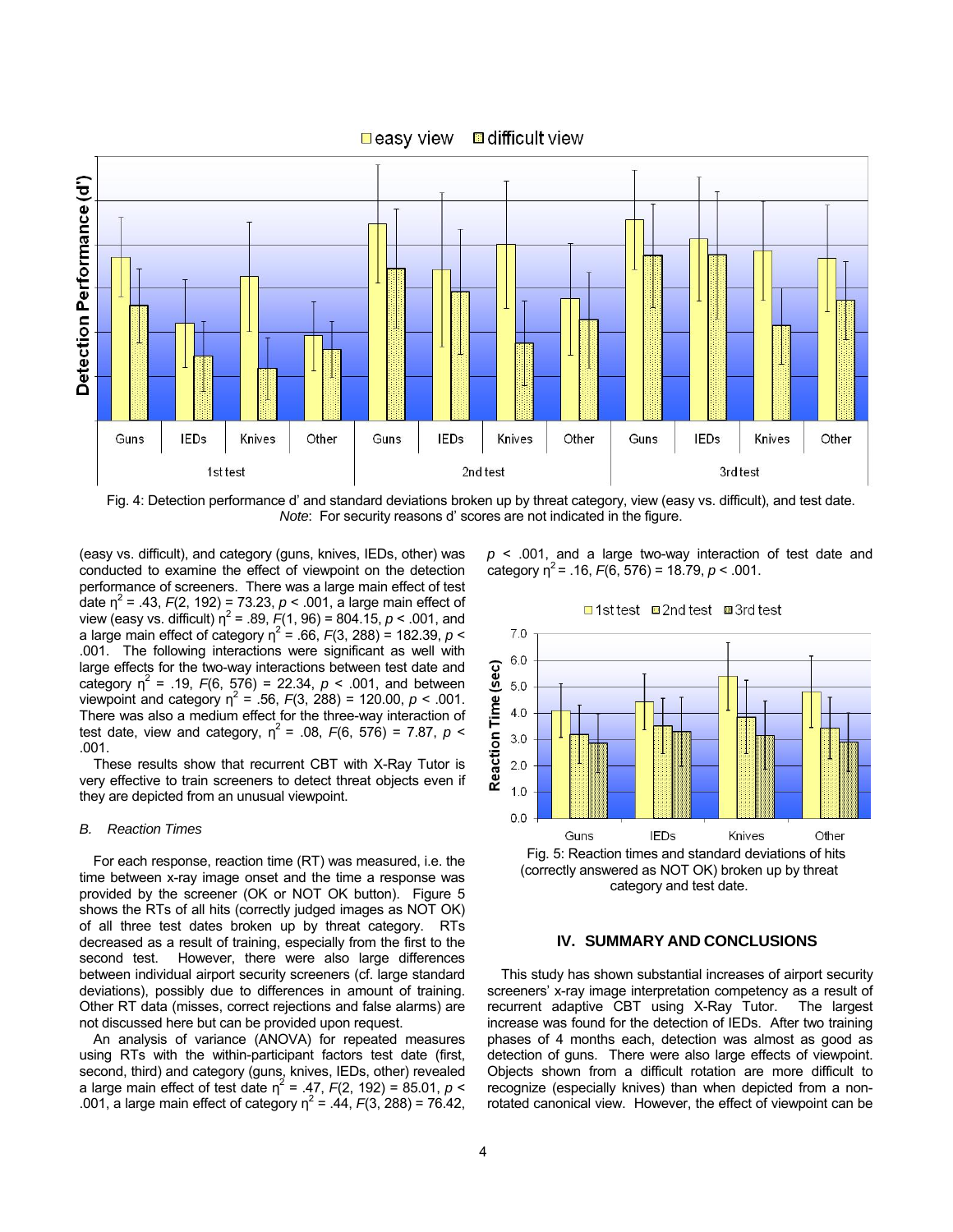compensated by training. At the third test, the difficult views were recognized much better than before training started (first test). There were also large differences between screeners. While some screeners did only a few trainings per month, others did several training sessions per week and achieved very large performance increases. A large effect of training was also found in the reaction times. Screeners could reduce the time needed to detect a threat object significantly. More detailed analyses showed that the increase in the detection performance was mainly due to an increase in the hit rate (as opposed to a decrease in the false alarm rate), which means, that a speedaccuracy trade off can be ruled out here.

It is not surprising that before training, d' scores for IEDs and also for other threat categories were substantially smaller than for guns. The IEDs used in this study are quite sophisticated threat objects using components that are often not known to screeners without enhanced training in IED detection. For other threat items probably this knowledge based factor comes into play as well. Screeners first have to learn which objects are prohibited and what they look like in x-ray images. If an effective CBT is used for recurrent training, a large increase in detection performance can be achieved (see also [3]). This shows that the detection of IEDs and other threat items it not difficult per se, but rather depending on the training of screeners.

A recent study by [14] showed that training not only has an effect on the detection of trained object views – which then are available in visual memory – but also generalizes to similar looking but untrained views of other objects. This transfer effect was revealed for all threat categories, i.e. for guns, IEDs and other threat items. For knives no transfer effect was found. This could be due to the shape of the knives. On one hand, knives show less diagnostic features which play an important role in object recognition compared to objects from other categories. These few diagnostic features might also get lost when a knife is rotated. On the other hand, the visual similarity of knives to harmless everyday objects (e.g., pen) is substantial. These factors could impede detectability and trainability of knives and ultimately might have resulted in rather small training and transfer effects for knives. They might also be an explanation for the fact that for knives there is the largest viewpoint effect compared to objects from other categories (see Figure 4). While objects of other threat categories in a rotated view usually still show many diagnostic features and also, due to their larger surface, more information in general, for knives much information might be lost with a high rotation angle. Therefore, the detection and the discrimination of knives and harmless objects is hindered. However, rather than being a category generalisation of the gained knowledge, the transfer effect could also have resulted because of a large similarity of the object pairs. This would imply a specific-token familiarity to be the reason for the transfer as [19] suggest. If a specifictoken familiarity would apply to the recognition of objects then learned knowledge about an object could not be transferred to an object of the same category but only to objects with the same specific tokens. For a more detailed discussion of this issue see [14] and [19].

Overall, these results are fully consistent with earlier results ([3]; [5]; [6]; [20]) and show that adaptive CBT such as X-Ray Tutor can be a powerful tool to increase efficiency in x-ray image interpretation by airport security screeners.

# **V. ACKNOWLEDGEMENTS**

This research was financially supported by the European Commission Leonardo da Vinci Programme (VIA Project, DE/06/C/F/TH-80403) and the Ministry of Justice, The Netherlands.

## **VI. REFERENCES**

- [1] M. Graf, A. Schwaninger, C. Wallraven, and H.H. Bülthoff, "Psychophysical results from experiments on recognition & categorisation," *Information Society Technologies (IST) programme, Cognitive Vision Systems – CogVis (IST-2000-29375),* 2002*.*
- [2] A. Schwaninger, "Objekterkennung und Signaldetektion," In: B. Kersten & M.T. Groner (Eds.), *Praxisfelder der Wahrnehmungspsychologie* Bern: Huber, 2004, pp 106- 130.
- [3] A. Schwaninger, "Computer based training: a powerful tool to the enhancement of human factors," *Aviation Security International*, vol FEB/2004, pp 31-36.
- [4] A. Schwaninger, D. Hardmeier, and F. Hofer, "Aviation security screeners visual abilities & visual knowledge measurement," *IEEE Aerospace and Electronic Systems*, vol 20(6), pp 29-35, 2005.
- [5] D. Hardmeier, F. Hofer, and A. Schwaninger, "The role of recurrent CBT for increasing aviation security screeners' visual knowledge and abilities needed in x-ray screening," in *Proceedings of the 4th International Aviation Security Technology Symposium, Washington, D.C., USA,*  November 27 – December 1, 2006*,* pp 338-342.
- [6] A. Schwaninger and F. Hofer, "Evaluation of CBT for increasing threat detection performance in X-ray screening," In: K. Morgan and M. J. Spector, *The Internet Society 2004, Advances in Learning, Commerce and Security,* Wessex: WIT Press, 2004, pp 147-156.
- [7] D. Hardmeier, F. Hofer, and A. Schwaninger, "The x-ray object recognition test (x-ray ort) – a reliable and valid instrument for measuring visual abilities needed in x-ray screening," in *IEEE ICCST Proceedings,* vol 39*,* 2005, pp 189-192*.*
- [8] D. Hardmeier, F. Hofer, and A. Schwaninger, "Increased detection performance in airport security screening using the x-ray ort as pre-employment assessment tool," in *Proceedings of the 2nd International Conference on Research in Air Transportation, ICRAT 2006, Belgrade, Serbia and Montenegro,* June 24-28, 2006, pp 393-397.
- [9] F. Hofer, D. Hardmeier, and A. Schwaninger, "Increasing airport security using the X-ray ORT as effective preemployment assessment tool," in *Proceedings of the 4th International Aviation Security Technology Symposium, Washington, D.C., USA,* November 27 – December 1, 2006, pp 303-308.